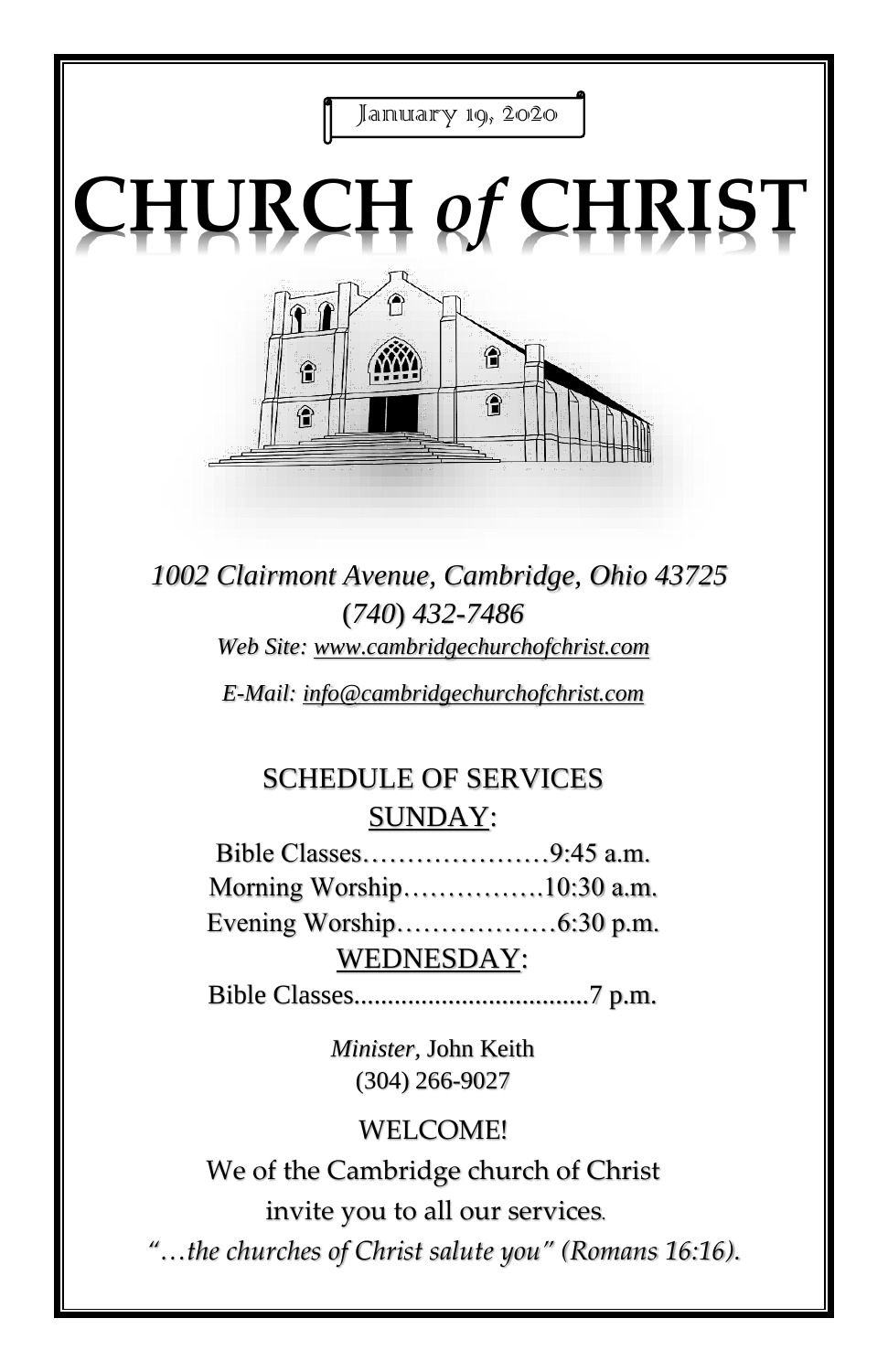#### **SERMONS SATAN LOVES (2) 2 Tim. 4:1-5**

#### **INTRODUCTION**:

- 1. Satan is a very convincing preacher (2 Cor. 11:14).
- 2. Satan also, is a very faithful church attender-he never misses a service.
- 3. What type of sermons does Satan prefer?

#### **I. SERMONS WHICH MAKE US FEEL GOOD IN OUR SIN**.

- A. The Corinthians (6:1-2).
- B. Divorce and Remarriage (Mt. 19:9). Some teach that if you are unscripturally remarried prior to baptism that your sin is forgiven and you may remain in the second marriage—that is not the case!
- C. Drunkenness
	- 1. Supposedly, Paul endorsed social drinking (1 Tim. 5:23; 3:3; 3:8).
	- 2. To find an endorsement for recreational alcohol use in the NT requires great feats of hermeneutical gymnastics, and the fact that one must twist and manipulate the Scriptures that far should be a clear sign that it is wrong.

### **II. SERMONS WHICH ENTERTAIN.**

- A. We Live in an Entertainment-oriented Society.
- B. There is Difference Between "Interesting" and "Entertaining".
- C. What's the Goal of Many Modern Worshippers? For many, the primary goal is to have an emotionally stimulating experience which is most easily achieved through various forms of entertainment.
- D. Yes, there is a difference between *interesting* and *entertaining*, but what should interest us more than matters of the eternal soul?

### **III. SERMONS WHICH TEACH THE COMMANDMENTS OF MEN**.

- A. Isaiah denounced his people for the shallowness of their faith**(Isa. 29:13)**.
	- 1. They worshipped according to traditions they had memorized but lacked any real grasp of God's revealed word.
	- 2. Their honor to God was lip-service; but the heart was not involved.
- B. Modern churchgoers can fall into a similar plight.
	- 1. Faithful in showing up, once or twice a week; maybe every time, but haven't learned much more than they did in Sunday school as children.
	- 2. The only impact they get from Bible class or sermon is when they disagree or don't like what they've heard.
	- 3. Because of this they have no real conviction or loyalty to God's word.
	- 4. Their perceived, human rights take precedent over God's will.

#### **CONCLUSION**:

- 1. Satan knows what the Bible teaches, and he knows that the Bible is true. Therefore, he knows that if one dies in sin, they belong to him for eternity.
- 2. Satan does everything in his power to divert us from the truth of Scripture—and he is very successful.
- 3. Demand B-C-V preaching from your preacher; demand B-C-V living from yourself; thus, dwell for eternity with the God of B-C-V.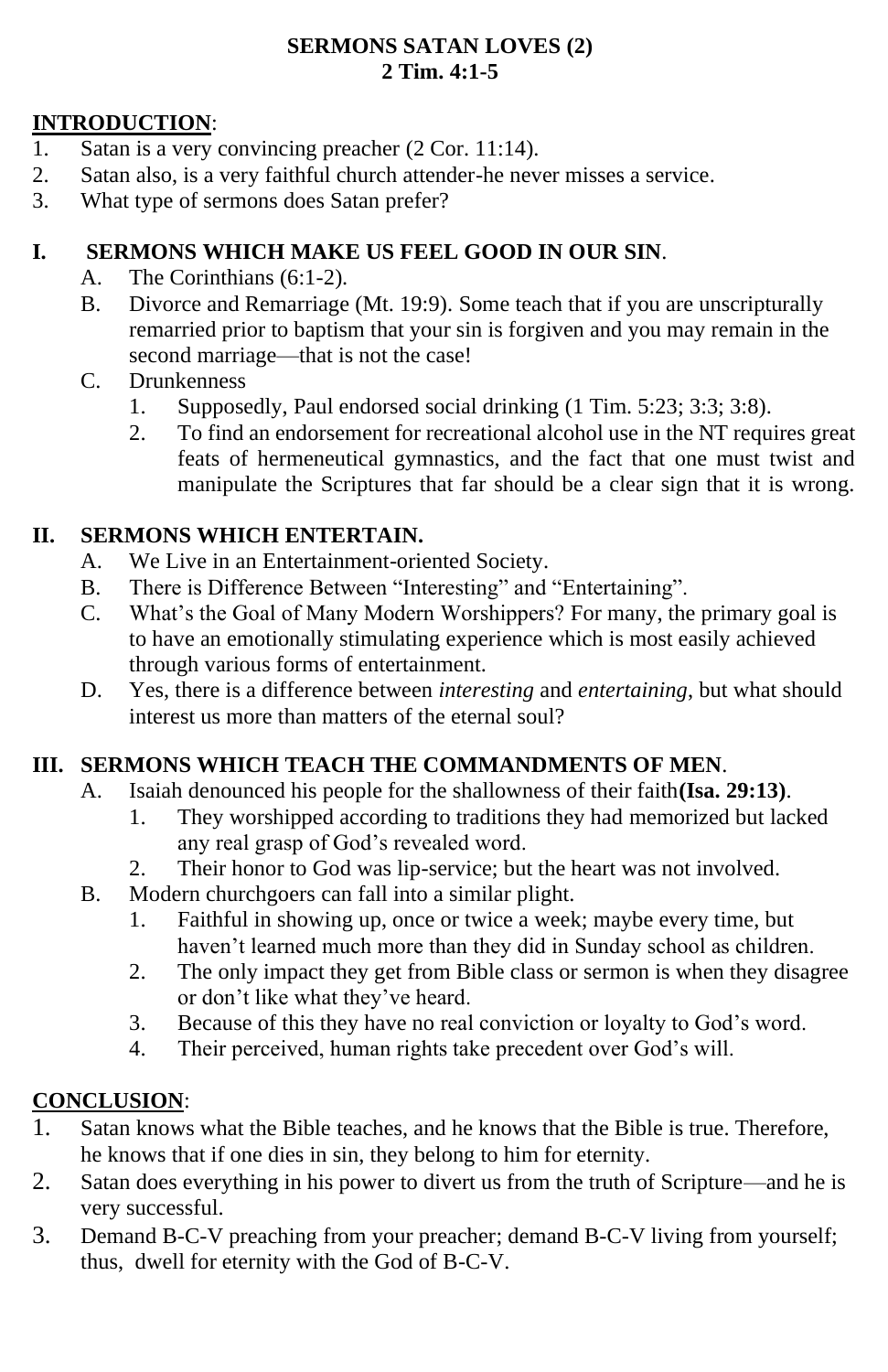### **THE ROYAL FAMILY**

Buckingham Palace issued a statement this past week that Prince Harry, Duke of Sussex and his wife, Meghan Markle are no longer part of the Royal Family. This after the husband and wife issued a statement on January 8th of their desire to "step back" from royal duties<sup>1.</sup>

In various media reports, the duke and duchess said they wished to have a more private lifestyle and desired to support themselves, which solidify their independence from the royal family. With this decision, they also forfeit many of the attendant honors and benefits that naturally coincide with such prestigious positions.

Reactions regarding their departure have been mixed with great sorrow and great apathy across the U.K and around the world. Many see this as the end of an era, while others, business as usual. Admittedly, this writer is mostly in the apathetic camp about this situation, I wish to point out that this royal family is not THE Royal Family.

While Jesus did go to the cross for the residents of Buckingham Palace, He also went to the cross in order to purchase redemption for all of mankind. As a result of that great transaction at Calvary, we have been adopted by God (cf. Rom. 8:15-17), and are thus, members of the King's family—THE Royal Family—"heirs of God and joint-heirs with Jesus Christ" (Rom. 8:17).

Everyone that has agreed to be adopted by God through their expression of faith and submission by being baptized into Christ is now a bona fide part of, "a chosen nation, a royal priesthood, a holy nation, His own special people (1 Pet. 2:9). Did you realize, dear Christian, that you are royalty?

When the duke and duchess announced their intentions to essentially leave the royal family, it caused quite a stir. Let me say here than when one chooses to leave the Royal Family of God, it is a far sadder day and one met with eternal consequences. Independence from God is nothing of which to boast, nor is it something to be desired. Such leads only to eternal suffering and regret. You are a part of THE Royal Family and you are loved  $-\frac{1}{2}$ .

<sup>1</sup> [thefederalist.com/2020/01/08/.](https://thefederalist.com/2020/01/08/)